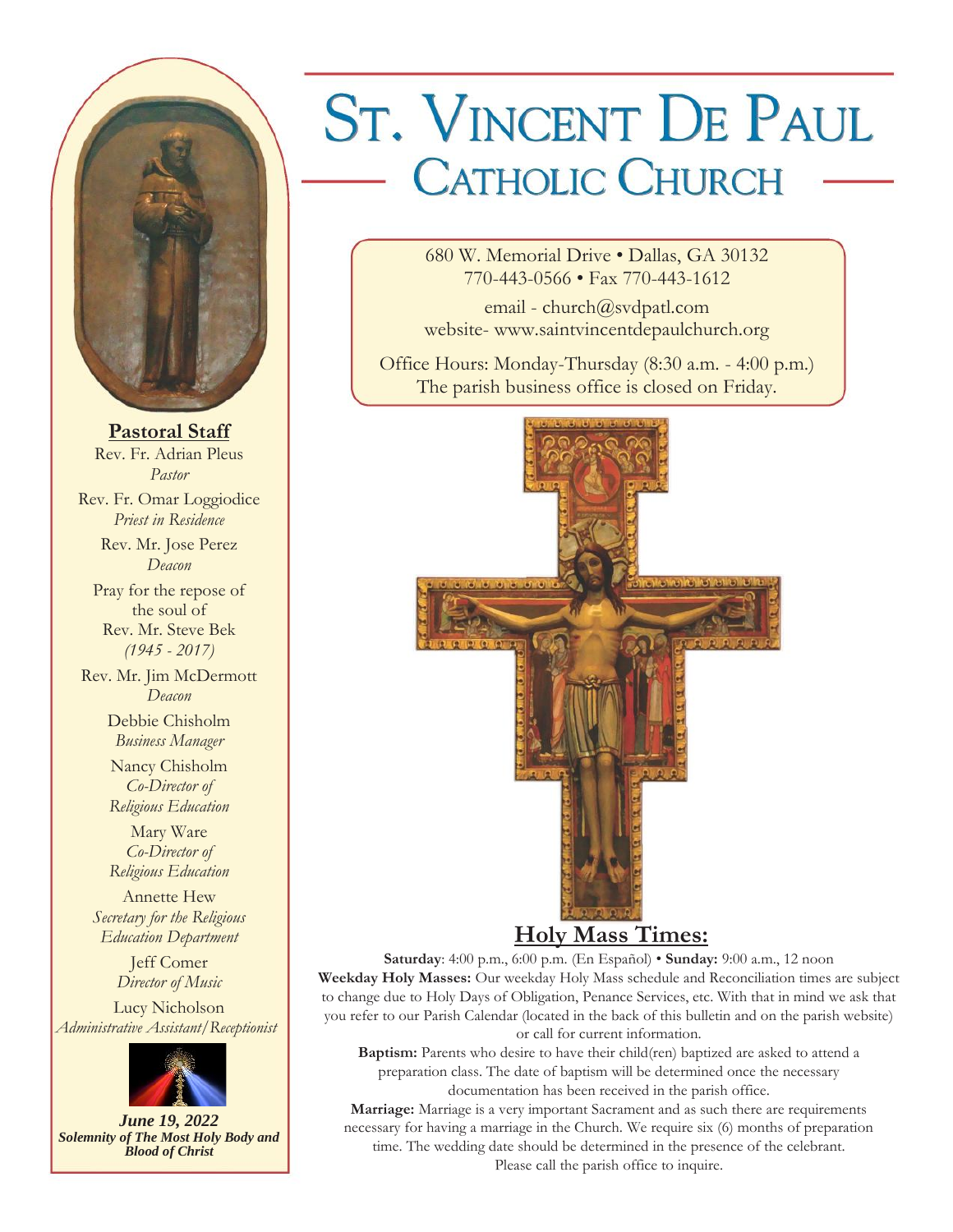| <b>Date</b>                                                                                                        | <b>Holy Mass Intentions</b>                                                     | <b>Readings</b>                                                                     |  |  |  |
|--------------------------------------------------------------------------------------------------------------------|---------------------------------------------------------------------------------|-------------------------------------------------------------------------------------|--|--|--|
| Saturday<br>June 18<br>Solemnity of The Most Holy Body and<br><b>Blood of Christ</b>                               | $4:00$ p.m.<br>Father's Day Novena<br>$6:00$ p.m.<br>Father's Day Novena        | Genesis 14: 18-20<br>Psalm 110: 1-4<br>1 Corinthians 11: 23-26<br>Luke 9: 11b-17    |  |  |  |
| Sunday<br>June 19<br>Solemnity of The Most Holy Body and<br><b>Blood of Christ</b>                                 | 9:00 a.m.<br>Parishioners (Living & Deceased)<br>12 noon<br>Father's Day Novena | Genesis 14: 18-20<br>Psalm 110: 1-4<br>1 Corinthians 11: 23-26<br>Luke 9: 11b-17    |  |  |  |
| Monday<br>June 20                                                                                                  | No Holy Mass                                                                    | 2 Kings 17: 5-8, 13-15a, 18<br>Psalm 60: 3-5, 12-13<br>Matthew 7: 1-5               |  |  |  |
| Tuesday<br>June 21<br>Saint Aloysius Gonzaga, Religious                                                            | 12 noon<br>Father's Day Novena                                                  | 2 Kings 19: 9b-11, 14-21, 31-35a, 36<br>Psalm 48: 2-4, 10-11<br>Matthew 7: 6, 12-14 |  |  |  |
| Wednesday<br>June 22<br>Saint Paulinus of Nola, Bishop;<br>Saints John Fisher, Bishop, and<br>Thomas More, Martyrs | 6:15 p.m.<br>Father's Day Novena                                                | 2 Kings 22: 8-13; 23:1-3<br>Psalm 119: 33-37, 40<br>Matthew 7: 15-20                |  |  |  |
| Thursday<br>June 23<br>Solemnity of the Nativity of Saint John<br>the Baptist                                      |                                                                                 | Isaiah 49: 1-6<br>Psalm 139: 1b-3, 13-15<br>Acts 13: 22-26<br>Luke 1: 57-66, 80     |  |  |  |
| Friday<br>June 24<br>Solemnity of the Most Sacred Heart of<br><i>Jesus</i>                                         | 12 noon<br>Parishioners (Living & Deceased)                                     | Ezekiel 34: 11-16<br>Psalm 23: 1-6<br>Romans 5: 5b-11<br>Luke 15: 3-7               |  |  |  |
| Saturday<br>June 25<br>The Immaculate Heart of the Blessed<br>Virgin Mary                                          | 12 noon<br>Parishioners (Living & Deceased)                                     | Lamentations 2: 2, 10-14, 18-19<br>Psalm 74: 1b-7, 20-21<br>Luke 2: 41-51           |  |  |  |

#### **Readings for Sunday, June 26, 2022** *Thirteenth Sunday in Ordinary Time*

1 Kings 19: 16b, 19-21 Psalm 16: 1-2, 5, 7-11 Galatians 5: 1, 13-18 Luke 9: 51-62



# **The Fatima Prayer**

O my Jesus, forgive us our sins, save us from the fires of hell, and lead all souls to heaven, especially those in most need of Thy mercy. Amen.



Amen.

**Memorare**

Remember, O most gracious Virgin Mary, that never was it known that anyone who fled to thy protection, implored thy help or sought thine intercession was left unaided. Inspired by this confidence, I fly unto thee, O Virgin of virgins, my mother; to thee do I come, before thee I stand, sinful and sorrowful. O Mother of the Word Incarnate, despise not my petitions, but in thy mercy hear and answer me.

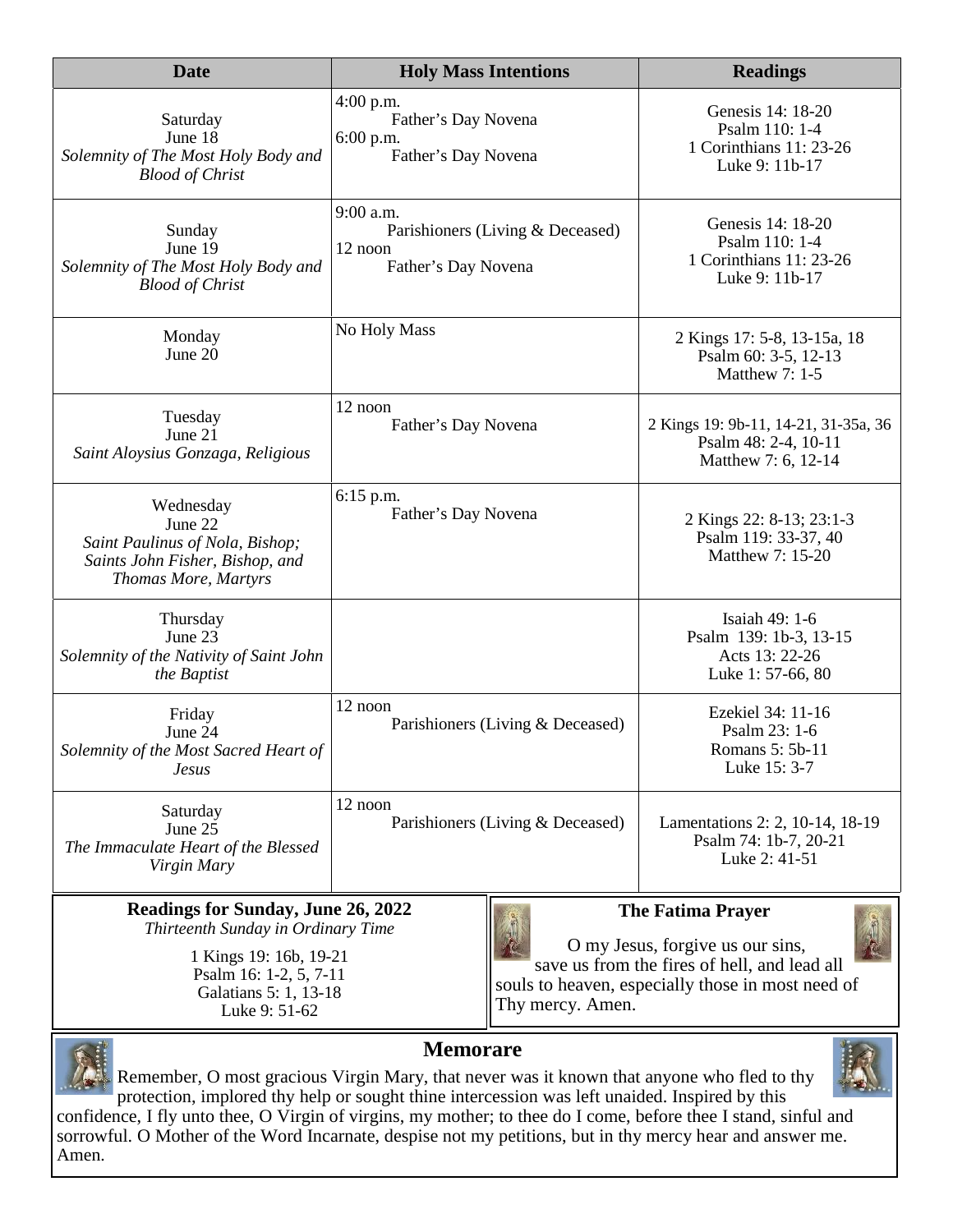

# **For all our Dearly Beloved Departed**

The names of those who have recently passed from this life to the next will remain on the bulletin necrology for nine



weeks. They will then be transferred to the permanent parish necrology, also known as the Book of the Dead. Mass Intentions for loved ones after this time will be printed the week that the Holy Mass is scheduled.

# *Lord Jesus, remember especially in loving mercy:*

Carmelo Vecchio, Herb Blanchard, Gerald "Jerry" Thurkins, Luisa Duncan Schrilis, Dennis Arnold, Marjorie Duffy, Jennifer Gould, Regina Hennessy, Daniel Imparato, Joshua Crider, George Takang, Esteban Ayala, Incarnation Sinlao Guillermo, for all who have died in the current invasion in Europe, for all who have died in recent violence in our own country,

#### *and all those who have gone before us.*



# **The Sacrament of Baptism**

Parents and Godparents are first required to attend a Baptism Preparation class. Please email *ahew@svdpatl.com* to register for the class.

*Baptisms will not be scheduled until parents and Godparents have attended the class and all paperwork has been turned in.*

This includes a St. Vincent de Paul Parish registration packet (if the family is not already registered), the Baptism registration form and sponsor certificates for both Godparents.

*Note: Baptisms are not scheduled to take place during Lent.*

#### *Catechism of Pius X* **The Gifts of the Holy Ghost**

- **4** *Q.* What is Understanding?
- *A.* Understanding is a gift which facilitates, as far as this is possible to mortal man, the understanding of the truths of faith and of the mysteries of God, which we are unable to know by the natural light of the intellect.
- **5** *Q.* What is Counsel?
- *A.* Counsel is a gift by which, amidst the doubts and uncertainties of human life, we are enabled to recognize those things that redound more to God's glory, to our own salvation, and to that of our neighbor.
- **6** *Q.* What is Fortitude?
- *A.* Fortitude is a gift which inspires us with valor and courage to observe faithfully the holy law of God and of the Church, by conquering all obstacles and all the assaults of our enemies.





To request prayers for yourself, or for loved ones who are sick, or who

have special intentions, please print clearly the name(s) in the Book of Petitions located on the information table in front of the Receptionist's office. Prayer intentions will be listed in the Bulletin and will remain in the Book of Petitions for a period of six months.

#### *Please pray for:*

Fr. Adrian, Fr. Omar Loggiodice, Fr. Selva, Mr. and Mrs. Werner Pleus, Virginia Loggiodice, Olga S. Torres, Bill Gilbert, Geri Roberts, Rita Bek, Joni Pfaff, Rene Jenkins, Sister Mary Treasure of Innocence, Marylou Bishop, Betty Blanchette, Carmen and Paul Amodio and family, Pat Arnold and family, Dylan, Tristan and Shaun Kilgore, Jose Peralbo, Cameron Larsson, Lisa Allen Reuland, Crider Family, Addison Hinton, Leslie James, Lenny DePerno, Bonnie DeVoe, Orfelinda Serrata,

*and all of our family and friends who are ill or in need of prayer, but not listed. We ask the Lord to grant them comfort and healing.*



#### *\*\*\*\*\*\*As of 06/9/2022\*\*\*\*\**

| St. Vincent de Paul's 2022 Parish Goal: \$34,800.00 |              |  |
|-----------------------------------------------------|--------------|--|
| Donations Received:                                 | \$25,724.73  |  |
| Amount Over (Under) Goal:                           | \$(9,075.27) |  |

**Current Number of Donors for 2022: 110 Number of 2021 Donors: 169 Percent of goal received: 73.92 %**



# **SVdP Prayer Line**

The SVdP Prayer Request line is active and available to those who would like to have prayers said for loved ones. E-mail *SVDPPrayers@gmail.com* with prayer requests.

# **Homebound Ministry**

As part of our ongoing mission to the homebound, please let us know of anyone who is unable to join us in person for Holy Mass. Contact information for this Ministry: Sandy Mackey Phone: (678) 907-2117 or Email: *shaymack@comcast.net*.

*(note - not a ride to church opportunity)*



# Pope Francis' June Prayer Intention



We pray for Christian families around the world; may they embody and experience unconditional love and advance in holiness in their daily lives.

# **For families.**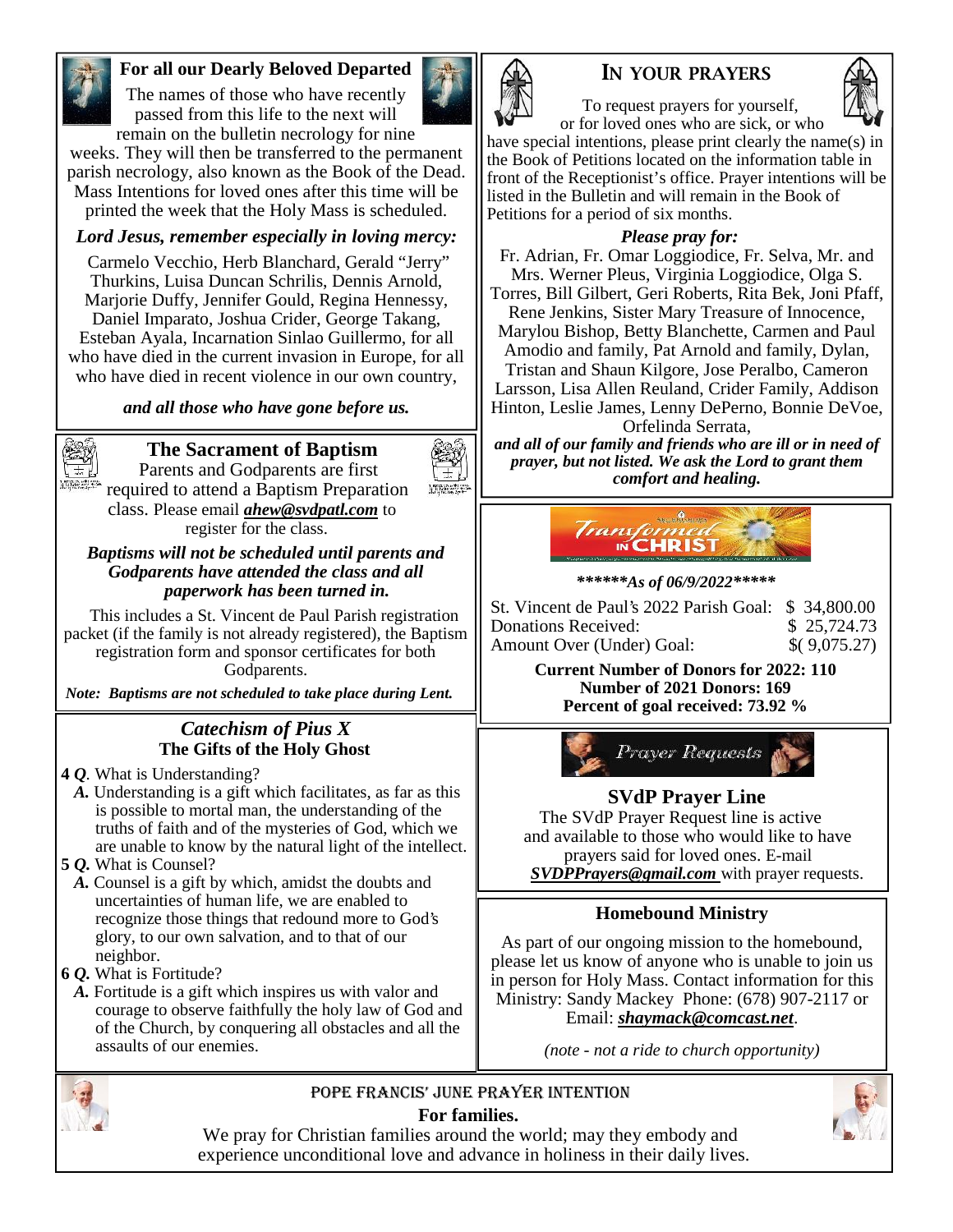

#### **From St. Faustina's Diary** *Console My Heart* MEDITATION:



On one occasion, Jesus gave me to know that when I pray for intentions which people are wont to entrust to me, He is always ready to grant His graces, but souls do not always want to accept them: **My Heart overflows with great mercy for souls, and especially for poor sinners. If only they could understand that I am the best of Fathers to them and that it is for them that the Blood and Water flowed from My Heart as from a fount overflowing with mercy. For them I dwell in the tabernacle as King of Mercy. I desire to bestow My graces upon souls, but they do not want to accept them. You, at least, come to Me as often as possible and take these graces they do not want to accept. In this way you will console My Heart** (*Diary*, 367).

#### My Prayer Response:

Lord Jesus, I pray that people who ask for my prayers accept the graces that You mercifully prepare for them in answer to my prayers. May this console Your Heart. Don't let Your graces be wasted — send them to whomever will accept them!

*\*The words of Jesus appear in boldface type.*



#### **2022 Vacation Bible School**

Gear up for a four-day hike through the wilderness to discover amazing things held within each of the sacraments. Our **"Wilderness Adventure Through the Sacraments"** Vacation Bible School is

open to all children ages 5-12, and will take place June  $27-30^{th}$  from 9:00 a.m.  $-12:45$  p.m.

Registration forms are now available in the Religious Education Office and will be accepted through June  $19<sup>th</sup>$ . Cost is \$30 per child, with a maximum of \$60 per family. To keep our costs low, please consider a donation as referenced on the display located in the narthex. Adult and teen volunteers are needed as well. If you have questions or are interested in helping our young people learn their faith in a fun and exciting way, please contact Mary Ware.



# **WWME Weekend**

Married Couples and Priests:

Let Christ bring peace to your marriage. The next Worldwide Marriage Encounter Experiences are September 9-11 and November 11-13. You can also look for virtual experiences and get more information and apply online at *wwme.org*

or by calling (678) 242-WWME. For information on Encuentro Matrimonial Mundial see *wwme.org/?lang=es*. SVdP Parish WWME Contact*: juliepoe777@gmail.com*.

#### **Gospel for Sunday - June 19, 2022** *Luke 9:11b-17 They all ate and were satisfied.*



Today is the Solemnity of the Most Holy Body and Blood of Christ. At one time, this day was called *Corpus Christi*, Latin for "the Body of Christ." In the most recent revision of the liturgy, the name for this day is expanded to be a more complete reflection of our Eucharistic theology.

The feeding of the 5,000 is the only one of Jesus' miracles to appear in all four Gospels. Luke places it between Herod's question, "Who is this about whom I hear such things?" and Peter's response to Jesus' question about who he thought Jesus was: "You are the Messiah of God."

In Luke the feeding is not the result of Jesus' compassion for the crowd but is instigated by the disciples. They wanted Jesus to send the crowd away to town. Instead Jesus tells the disciples to give them some food on their own.

The passage is meant to remind us of two feedings in the Old Testament: the feeding of the Israelites in the desert and Elisha's feeding of 100 people with 20 loaves in 2 Kings 4:42-44. It is also connected to the institution of the Eucharist. As in the Last Supper accounts in Matthew, Mark, and Luke and in Paul's account in 1 Corinthians 11:23-24, Jesus takes bread, looks up to heaven, blesses the bread, breaks it, and then gives it to the disciples. In using this exact language, Luke is reminding his readers that in this miracle Jesus is doing more than feeding hungry people as God did for the Israelites and the prophet Elisha did as well. The bread he gives is his body, which he will continue to give as often as the community breaks bread in remembrance of him in the Eucharist.

*Loyola Press All Rights Reserved Used with permission*

**Here Today - The Discalced Carmelite Saints** *Saint Teresa of Jesus* 1515-1582 - Feast Day October 15<sup>th</sup>

"Believe me, friends, it is a great thing to realize the truth of this so that we may see how deceptive are earthly things and favors when they deflect the soul in any way from its course and hinder it from entering within itself."

*--The Way of Perfection--*

**Information on Safe Environment and Reporting Child Abuse** The Archdiocese of Atlanta's **Safe Environment** webpage: *https://archatl.com/ministries-services/safe-environment/*.

**The Division of Family and Children Services:** Reports of child abuse and neglect can be made by phone to **1-855-GA CHILD or 1-855-422-4453, 24 hrs/day, 7 days/wk.**

# **Bulletin Announcements!**

Send Bulletin announcements to Nancy Chisholm at *bulletineditor@svdpatl.com* by 9:00 a.m. on Sunday for

publication the following weekend. Holiday Bulletin announcements **are due a week earlier.**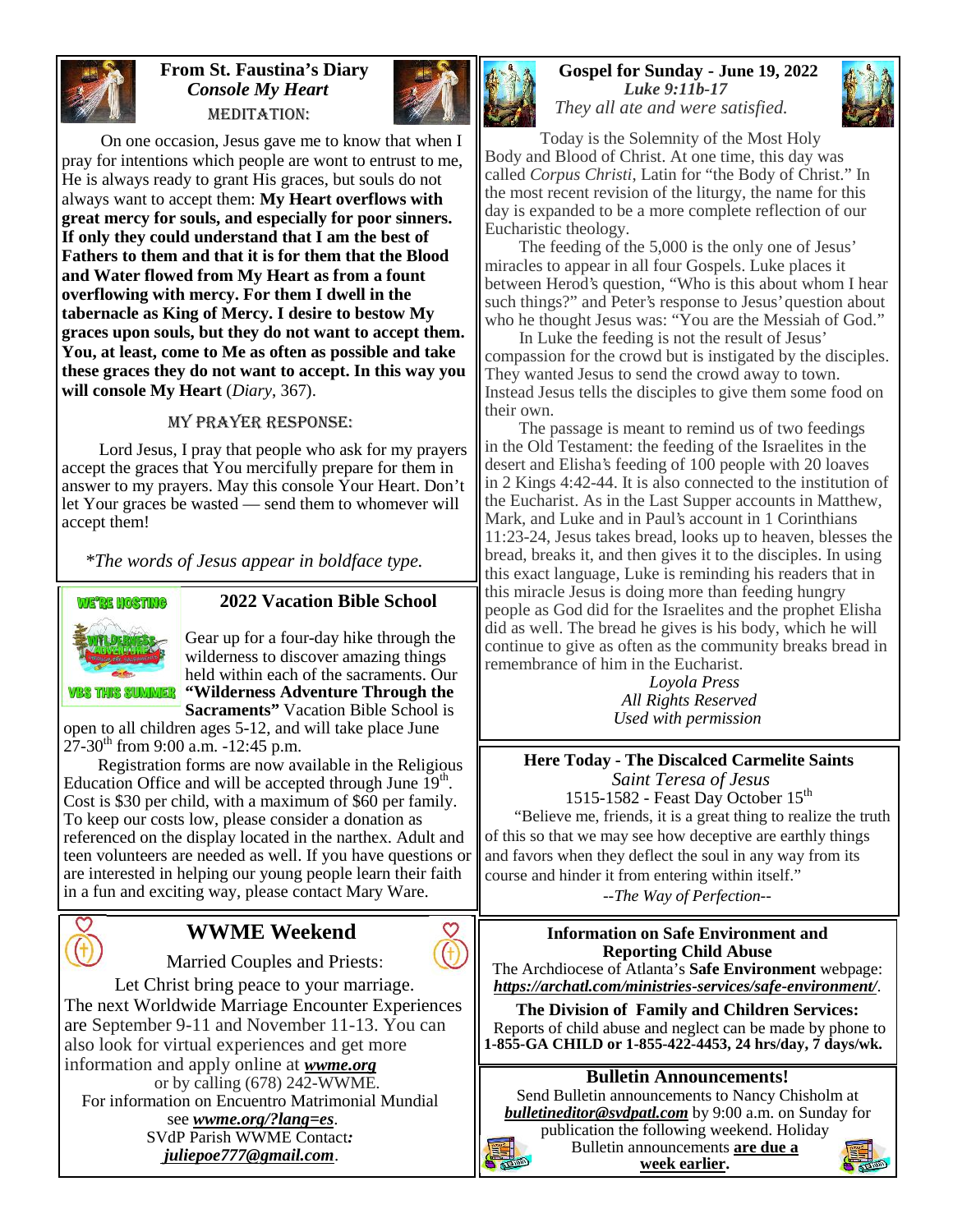|                            |                                   |                                  |                                  |                                 | Ministry Schedule - June 25-26, 2022<br>Ministry volunteers who are currently serving are asked to sign up for open positions through the MSP app |                              |                                    |
|----------------------------|-----------------------------------|----------------------------------|----------------------------------|---------------------------------|---------------------------------------------------------------------------------------------------------------------------------------------------|------------------------------|------------------------------------|
|                            |                                   |                                  |                                  |                                 |                                                                                                                                                   |                              | <b>Senior</b><br><b>Server</b>     |
|                            | Set-Up                            | <b>Deacon</b>                    | <b>EMOHC</b>                     | Lector                          | <b>Guardian</b>                                                                                                                                   | <b>Usher</b>                 | Candle<br>Bearer &<br><b>Paten</b> |
| <b>Saturday</b><br>4:00 PM |                                   |                                  | <b>Deb Burke</b>                 | <b>Nancy</b><br><b>Chisholm</b> | <b>Doreen</b><br><b>Jeanneret</b>                                                                                                                 | <b>Ryan Trafton</b>          | Volunteer needed                   |
|                            |                                   |                                  |                                  |                                 | <b>Marilyn Bott</b>                                                                                                                               | <b>Ken Bishop</b>            | Volunteer needed                   |
| <b>Saturday</b>            | Hilda<br><b>Fuentes</b>           | <b>Deacon Jose</b><br>Perez, Sr. | <b>Deacon Jose</b><br>Perez, Sr. | Carolina<br>Neyra-Ortiz         | <b>Carlos Neyra</b>                                                                                                                               | <b>Amalia Pineda</b>         | Volunteer needed                   |
| 6:00 PM                    |                                   |                                  |                                  | <b>Maira Rodriguez</b>          |                                                                                                                                                   | <b>Luz Gonzalez</b><br>Gomez | <b>Eliezer Morales</b>             |
| <b>Sunday</b>              | <b>Millie</b><br><b>Reisinger</b> |                                  | <b>Marylou</b><br><b>Bishop</b>  | <b>Stephen</b><br>Lawlor        | <b>Jennifer</b><br><b>Robinson</b>                                                                                                                | <b>Bill Hew</b>              | Volunteer needed                   |
| 9:00 AM                    |                                   |                                  |                                  |                                 |                                                                                                                                                   | <b>Annette Hew</b>           | Volunteer needed                   |
|                            |                                   |                                  |                                  |                                 | <b>Bob Babecka</b>                                                                                                                                |                              | Volunteer needed                   |
| <b>Sunday</b>              |                                   |                                  | <b>John Ngeh</b>                 | <b>Al Stumm</b>                 | <b>Maria Stormont</b>                                                                                                                             | <b>Jim Stormont</b>          | Volunteer needed                   |
| 12 Noon                    |                                   |                                  |                                  |                                 | <b>Juan Hernandez</b>                                                                                                                             | Don Imbordino                | Volunteer needed                   |
|                            |                                   |                                  |                                  |                                 |                                                                                                                                                   |                              | Volunteer needed                   |
|                            |                                   |                                  |                                  |                                 |                                                                                                                                                   |                              |                                    |



**Religious Education at SVdP** *Co-Directors of Religious Education:*

*nchisholm@svdpatl.com mware@svdpatl.com*

Nancy Chisholm Mary Ware<br>
Mary Ware *Mullongum Mure* @svdpatl.com

Our webpage address is: *www.saintvincentdepaulchurch.org*.

- We are in need of volunteer teachers, assistants and helpers for **Vacation Bible School this year**. Please contact Mary Ware at (770) 443-0566 or email at the address above if you would like to help.
- We are in need of volunteer teachers and assistants for the **2022-2023 SVdP Religious Education program**. If you would like to volunteer, please contact Nancy Chisholm or Mary Ware.
- Religious Education classes for **the 2022-2023 School Year will begin on August 14, 2022**. We invite all school aged children in the parish, from years K-12, to join the program. Registration forms have been sent to all registered families with children in grades  $K-12<sup>th</sup>$ . They are available on our website, and they are also available in the RE office. A minimum of 50% of tuition for RE is required at registration. Early bird registration is open!

# **The St. Vincent de Paul Society 770-443-1533**



We are **in need of volunteers at the** *St. Vincent de Paul Society.* Please call the number above for more information. We provide financial assistance to Paulding County residents in need. We do not have enough volunteers to meet the demand. Please prayerfully consider assisting us at the Society. All necessary training is provided.

Please continue to donate food, furniture, your gently used clothing, and household items. *The food pantry is in particular need of canned fruit.*

# We are **in need of volunteers at the** *Thrift Store***.** To

volunteer, please come in during business hours. This is an excellent way to engage in corporal acts of mercy.

Thrift Store hours:

*M-F 10:00 a.m.- 5:00 p.m. Sat. 10:00 a.m. - 4:00 p.m.*

**During May 2022 the Dallas Conference of the SVdP Society provided people in need in our area with:**

- *\$ 3,070.57 in transportation expenses \$ 2,752.17 in utility payments*
- *\$21,048.70 in housing expenses*
- *\$ 1,149.00 in medical expenses*

**Thank you for your generosity!**



**Couples Celebrating 50th And 60th Anniversary In 2022**



The Archdiocese of Atlanta would like to honor couples married in 1972 and 1962 with an invitation to a Golden/Diamond Wedding Anniversary Mass on Saturday, August 13, 2022, at 12 noon at St Brigid Catholic Church. A light reception will follow the Mass for the anniversary couples and their families. Space is limited. Please go to *http://tiny.cc/anniversarymass* to RSVP for this event and for additional information.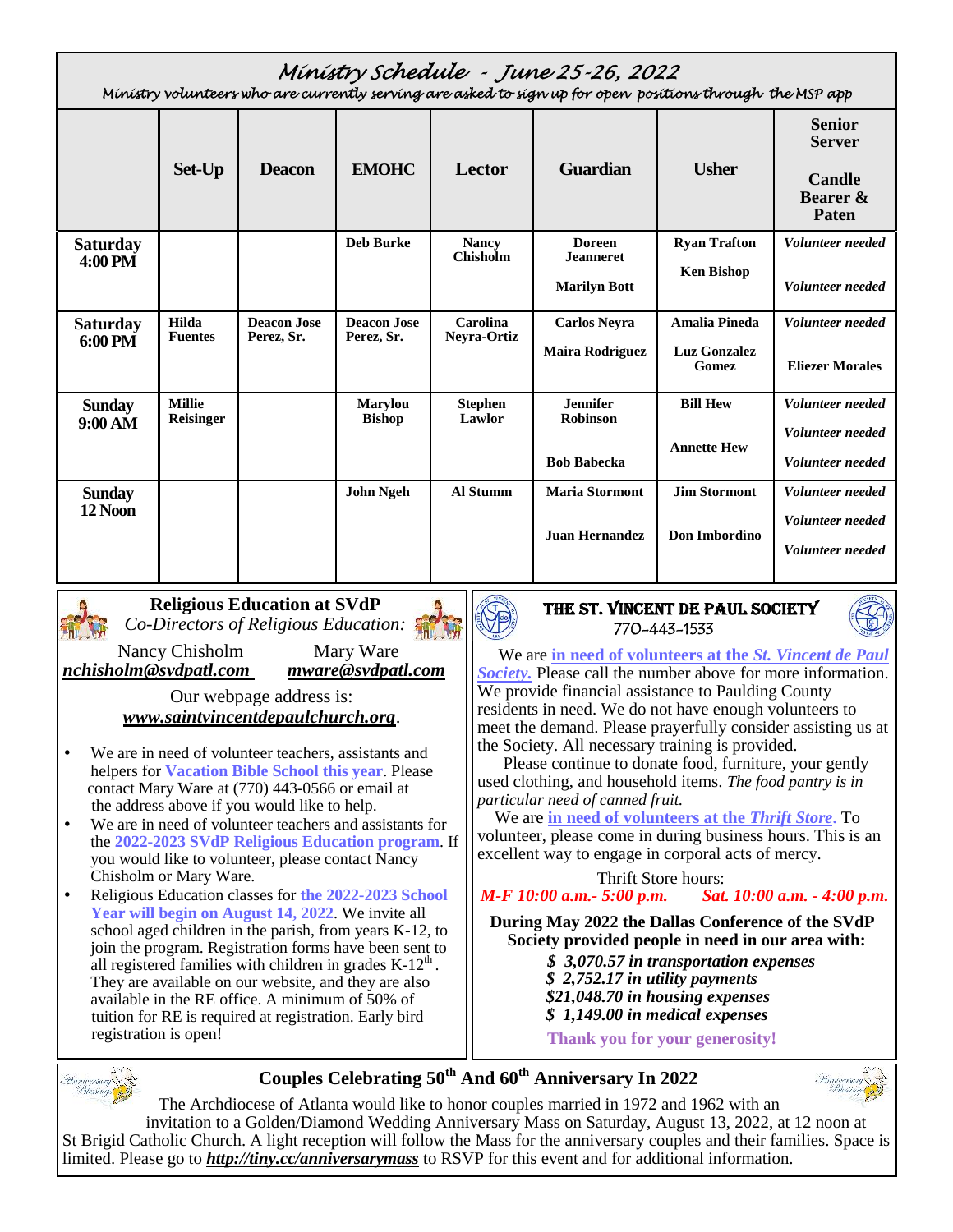#### **First Fruits of Our Labor June 4 - June 5, 2022**



| <b>Saturday</b>                                | $4:00$ p.m.  | \$1,146.50 | Att $-110$ |
|------------------------------------------------|--------------|------------|------------|
| <b>Saturday</b>                                | $6:00$ p.m.  | \$366.00   | $Att-38$   |
| <b>Sunday</b>                                  | $9:00$ a.m.  | \$1,333.12 | Att $-157$ |
| <b>Sunday</b>                                  | $12:00$ noon | \$1,417.00 | $Att - 88$ |
| <b>Mail-In</b>                                 |              | \$1,600.00 |            |
| <b>Online</b>                                  |              | \$1,630.00 |            |
| <b>Total Offertory</b>                         |              | \$7,492.62 | Att $-393$ |
| 2nd Collection<br><b>Future Building &amp;</b> |              | \$1,515.00 |            |

# *Thank you for your generosity!*

**Emergency Needs**



# RE<sup>P</sup>ROUVAILLE

*Matrimony: A calling to forgive! "Mercy is the force that reawakens us to new life and instills in us the courage to look to the future with hope."*

Retrouvaille offers a welcoming and loving space to couples who have been living with the misery of a failing marriage. Retrouvaille offers hope: hope that it is not too late, hope of a different and better marriage. Retrouvaille helps couples to show each other mercy through the opportunities it provides to listen, to forgive, to be reconciled and to move into their futures believing that God loves them and with His help and their efforts, their marriages can be healed and restored. Retrouvaille provides help for marriage problems/ difficulties/crises. For more information about our upcoming Retrouvaille Weekend programs contact: Andy and Lilly @ 770.912.4743 or visit our website:

# *HelpOurMarriage.org*.

#### **Have you moved? Has your email changed?**

If you have moved or changed your email address, please let us know. We periodically send information via mail and by email to our parishioners, and need to have accurate contact information for the messages to be received. Please send or bring updated contact information to the SVdP office:

Email: *church@svdpatl.com*.



# **Knights of Columbus**



The Knights of Columbus Organization is always seeking new members.

See the website at *KofC.org* for more information, or contact: Grand Knight, Ken Bishop, at (770) 241-5226, or Membership Director, Randy Brown, at (770) 401-7527.





*"I am opposed to abortion, but I don't believe I have the right to impose my personal beliefs on others".*

You will sometimes hear this stated by members of the general public, but it is more commonly said by politicians who are trying to "finesse" the abortion issue. The trick is to appear philosophically pro-life so they do not have to defend the reality of abortion, and functionally, pro-abortion so they do not upset the abortion lobby. They think that this is a shrewd view, when in fact it is just a cowardly one. Unfortunately, for political expediency, many of our "Catholic" politicians take this hypocritical and shameful position!

Understand that the only logical basis for someone to be "personally opposed to abortion" is because they realize that abortion terminates the life of an innocent human being. While claiming to believe that however, they say it should be legal. So what they are really saying is, "Abortion is the intentional killing of a helpless child, but I wouldn't do anything to stop it. I am willing to look the other way while someone else takes the life of a child".

That is a smoke screen. Only a coward and/or a hypocrite would concede that unborn children are living human beings but that it is none of his (or her) business if someone wants to abort them.

It is no different than saying that they are opposed to rape but it is none of their business if men want to rape women, or that rape is not an area in which the government should be involved.

We live in a nation where over 3,500 innocent children lose their lives each and every day to the intentional act of abortion. If this is not an area of legitimate governmental interest, then the government has no legitimate interest at all!

*Pro-Life Articles*



# **"Peace & All Good with Archbishop Hartmayer" AM 1160 The Quest**

AM 1160 The Quest - Your Atlanta Catholic Radio announces a new program hosted by Archbishop Hartmayer as he engages in conversations with local parishioners about a range of topics near and dear to the Archbishop's heart. Future episodes will cover Catholic education, dealing with the loss of an unborn child, and additional topics.

Listen on your radio dial at AM 1160, via online streaming at *www.TheQuestAtlanta.com*, on any smart speaker, or on The Quest Atlanta app. All episodes will also be available on-demand on The Quest website and app.